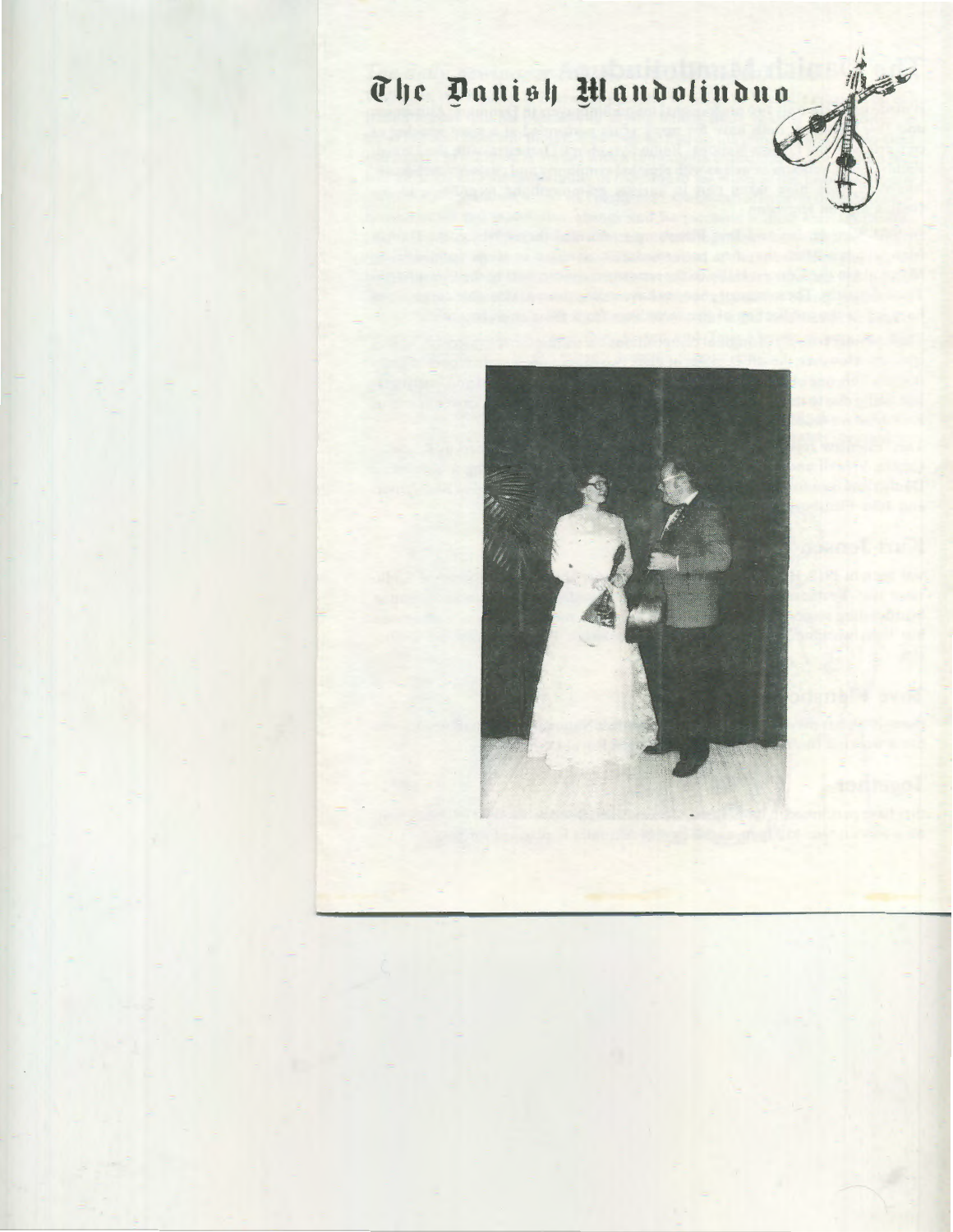## **The Danish Mandolinduo**

is made up of the only two professional mandolinplayers in Denmark: Kun *Jensen*  and *Tove Flensborg.* Both have for many years performed at a great number of concerts with the Danish National Radio Symphony Orchestra, with the Danish Radio Light Orchestra as well as with regional symphony and chamberorchestras. Moreover, they have taken part in various grammophone recordings, in the cinema and on television.

In 1983, Kurt Jensen and Tove Flensborg established themselves as the Danish Mandolinduo when they first performed at a series of concerts entitled »The Mandolin in the Concert Hall« in the renowned concert hall in the Copenhagen Tivoli Gardens. These annual concerts have met with a considerable success and have led to the publication of live recordings from these concerts.

The repertory consists of original compositions for mandolin, solo pieces as well as concerts. However, the strong point of these two musicians is in their perfect unity of execution, one of the reasons for the homogeneity of their sound and interpretation being due to the fact that Tove Flensborg started her musical career as one of Kurt Jensen's students.

Their extensive repertory ranges from baroque with such composers as Barbella, Cecere, Vivaldi and others to contemporary composers including a number of Danish and Swedish composers who have written music dedicated to Kurt Jensen and Tove Flensborg.

#### **Kurt Jensen**

was born in 1913. He has been a regular performer at the Danish National Radio since 1925. Furthermore, he has played on the Swedish, Norwegian and German broadcasting stations as well as on the BBC. For a number of years, Kurt Jensen has been working regularly with the Copenhagen Royal Operahouse Orchestra.

### **Tove Flensborg**

(born 1940) has played with Danish and Swedish National Radio Stations. She too has a working contract with the Copenhagen Royal Opera House.

## **Together**

they have performed in Italy, Spain, Germany and Sweden. In April 1987 they went on a concert tour to Japan, and a tour of Australia is planned for 1988.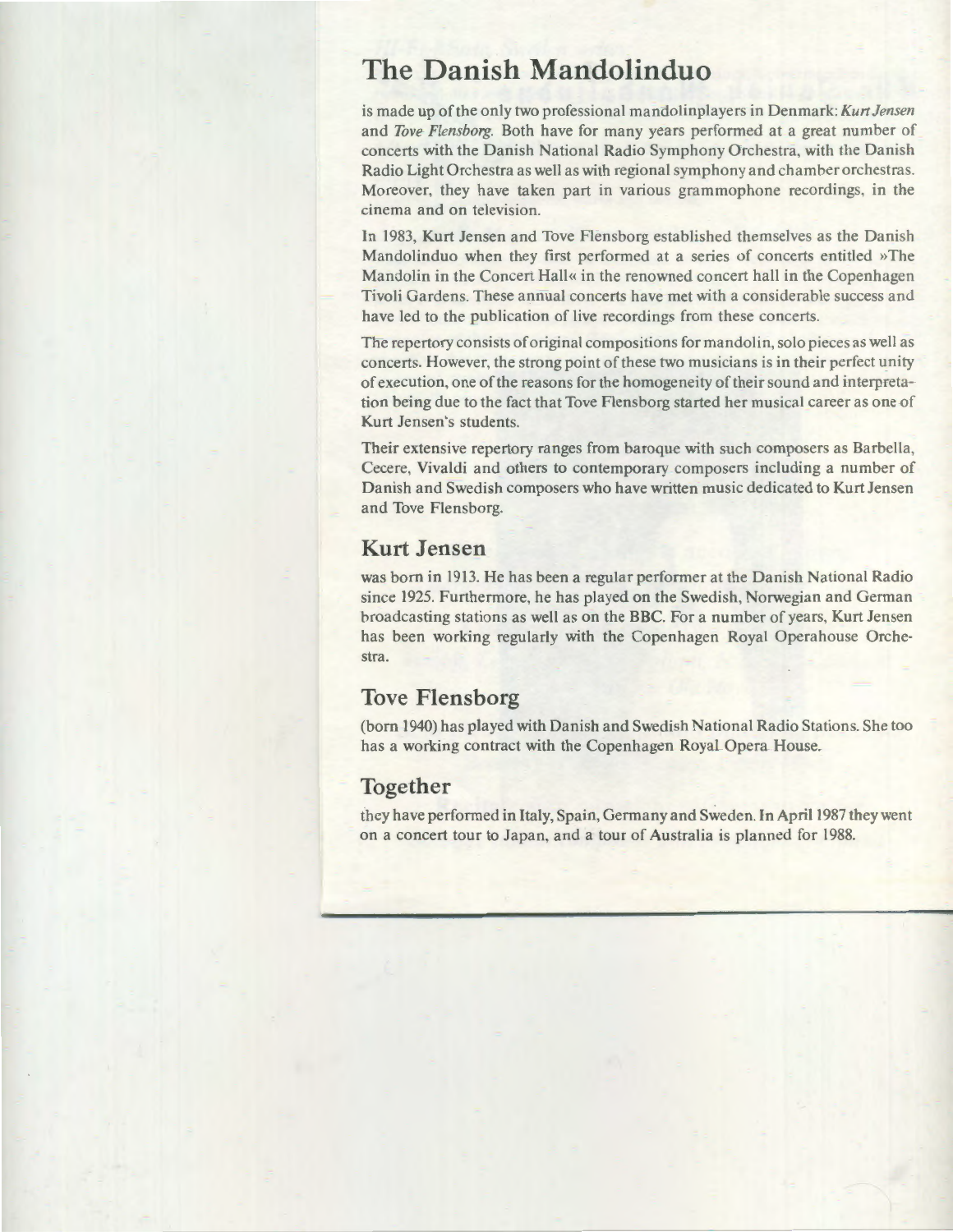#### *The daily newspaper Politiken (Copenhagen) writes:*

VIVALDI, the Master. It is always pleasant to listen to Vivaldis music. The old Italian master had his own way of saying things. Bluff, healthy and vigorous at times but also light and flimsy. Whatever he had on his mind, he was always clear and logical in his form. A master with a sumptuous, exuberant nature, a mind rich and alive. We had the opportunity of listening to his music at the Tivoli where one of his almost unknown works was performed. Unknown at least on these latitudes: A concert for two mandolins, strings and harpsichord a most marvellous little piece of music where the two soloinstruments talk together, answer each other, play the echo, unite again to make the delicate sound of the mandolins meet in an abundance of sound. And between the extreme movements a slow one which in its simplicity was of an inimitable charm. A world of untouched beauty, almost too frail to be brought bach to life by human hands. But it did resurrect in its almost oversensitive gracefulness and Kurt Jensen and Tove Flensborg were the two instrumentalists who let the miracle happen. Some event.

#### *Prof. Sigfried Behrend (Germany) writes:*

I really must thank you for this beautiful result. The content really does justice to the title.» The mandoline in the concert hall« such as we unfortunately very seldom hear it today.